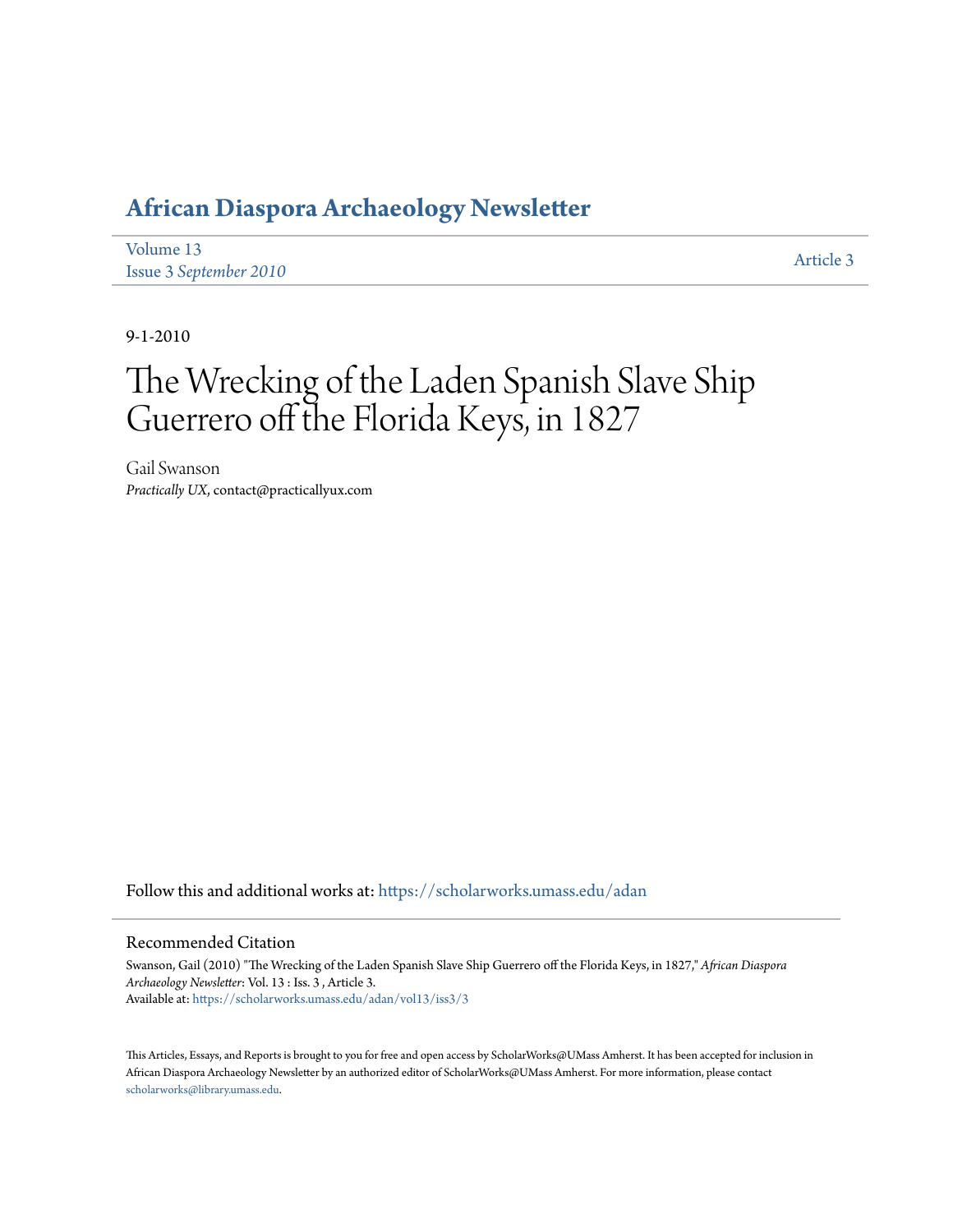

### **September 2010 Newsletter**

**The Wrecking of the Laden Spanish Slave Ship** *Guerrero* **off the Florida Keys, in 1827** 

By Gail Swanson\*

Important to American, British, Cuban, Barbadian and Liberian history is the wrecking of the Spanish slave ship *Guerrero* off the upper Florida Keys in 1827. It was one of North America's most dramatic maritime events, involving 561 hopeless African people, some 90 Cuban pirates in the slave trade, the 56 person crew of a British warship, and American seafarers from Key West (Figs. 1, 2).

 This article will give an account of the wrecking and then of its aftermath, including involvement by Native Americans from northeast Florida, plantation owner Zephaniah Kingsley, the Captain-General of Cuba, the Governor of Barbados, the people settled at New Georgia, Liberia, and some of the most influential British and American officials of the day, including President John Quincy Adams.

 Importantly, the names given to 92 of the African survivors in America were recorded when they reached Liberia many months later. I have compiled a number of their life histories including the names of their wives and children, giving a very human perspective to people who are usually just shadowy victims of the slave trade.

 Currently, members of the "Diving with a Purpose" program of the National Association of Black Scuba Divers are mapping wrecks in Biscayne National Park, where I believe the *Guerrero* was lost, looking for the remains of that vessel. In 2009 the group received a "Take Pride in America" award for their mapping efforts in a ceremony in Washington, D.C.

At the time of the wreck of the *Guerrero*, the international slave trade had been banned 20 years before by Great Britain, 19 years before by the U.S. and seven years before by Spain.

1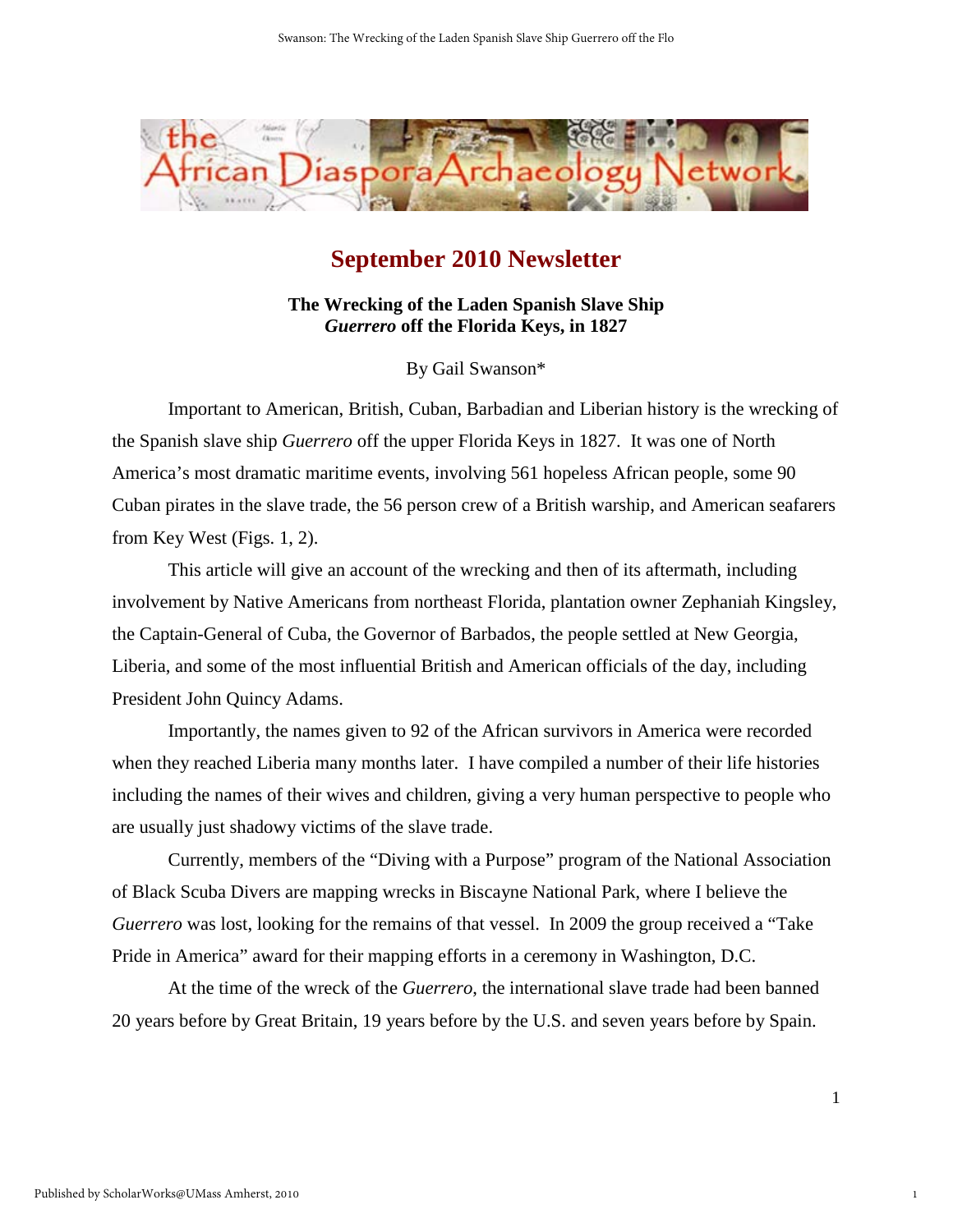But the trade in human beings continued. The planters of the colony of Cuba sought out supplies of forced labor for sugar plantations, and Spain's law was almost totally ignored.



**Figure 1. 1852 Map of Atlantic, showing locations of Britain, Spain, Liberia, Cuba, and Florida Keys (image by C. Fennell).** 

Great Britain appointed herself the police force, and made treaties with other countries including Spain to thwart the horrid "trade." Most captures of slave ships were by the British squadron off the African coast, but there was a second patrol net around Havana.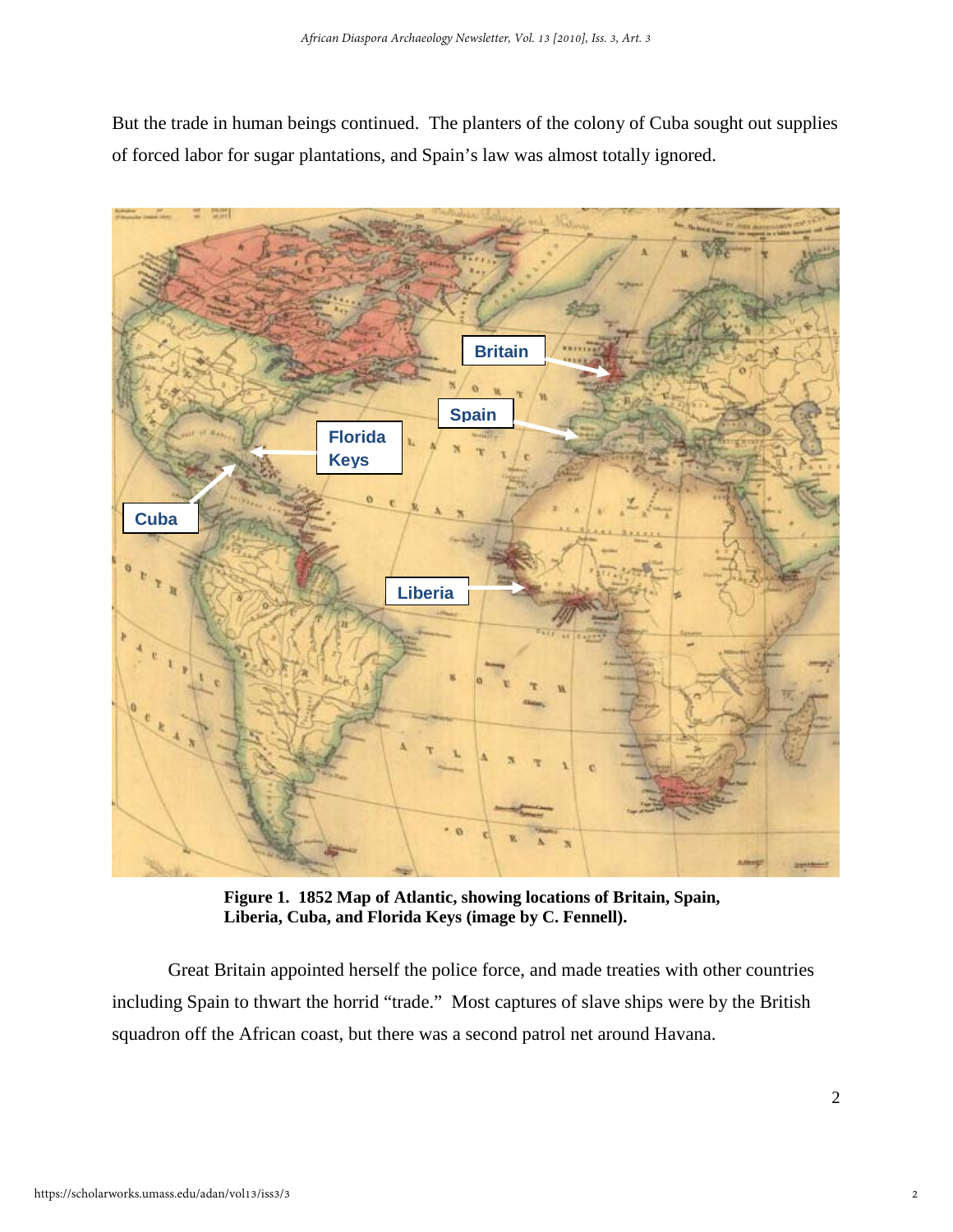On December 17, 1827, the British warship HBM [His Britannic Majesty's] schooner *Nimble* was cruising the Florida Straits to search for slave-trade vessels referred to as slavers. The *Nimble*'s crew boarded a Baltimore merchant ship and shot at another American vessel that for an unknown reason fled, and outsailed her.

Two days later at Orange Cay, the Bahamas, a more real object came into view: the laden *Guerrero*. The brig was sailing from the north down the Florida Straits, attempting to evade the British patrolling the long north coast of Cuba. The *Guerrero* had only 250 more miles to sail before reaching Havana (Fig. 2). It was noon. From the *Nimble*'s log:



**Figure 2. Map showing Caribbean locations related to the last voyage of the**  *Guerrero* **and movement of other related vessels (image by C. Fennell).**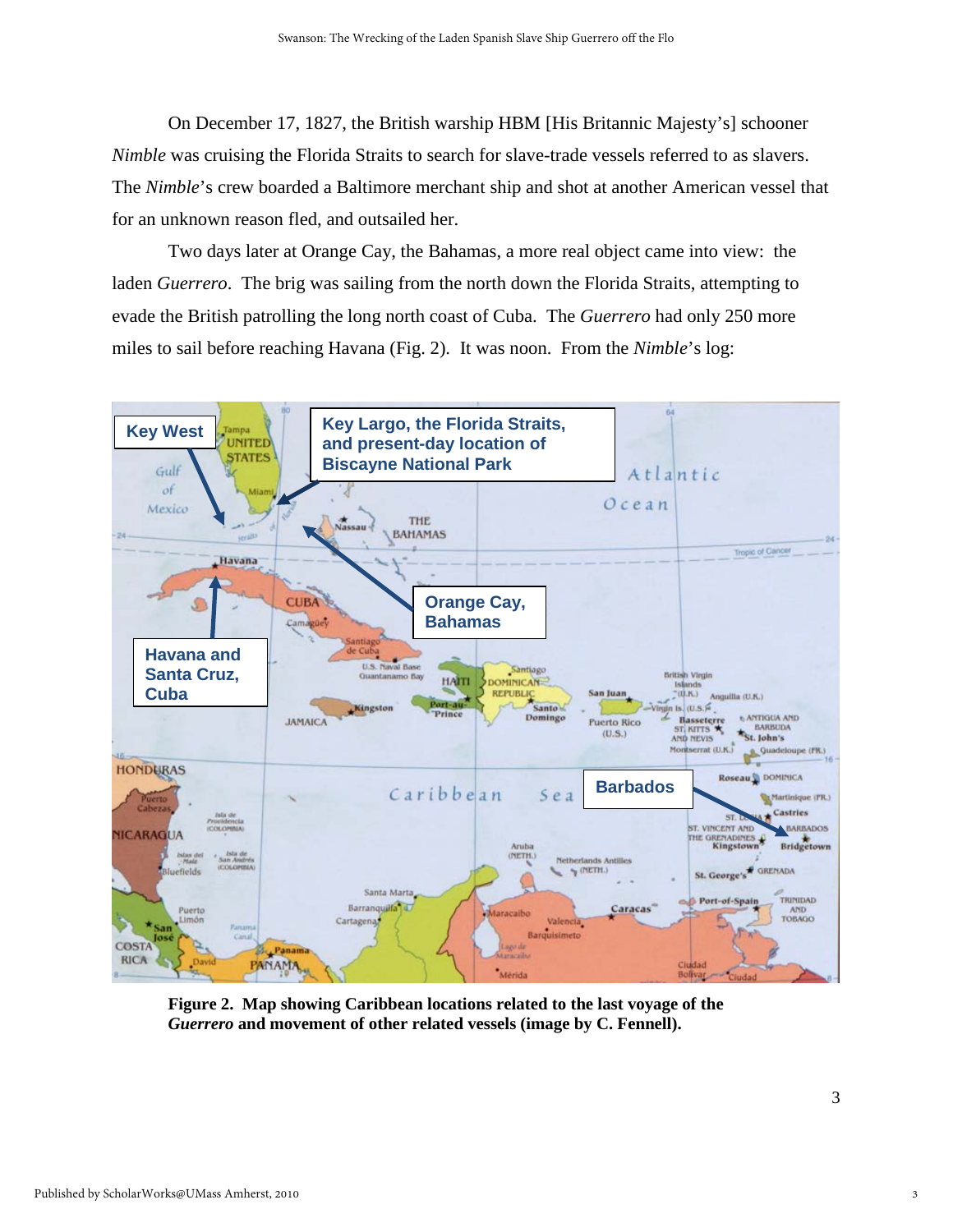Observed stranger to be a suspicious looking brig. I set topsail, cleared [the deck] for action & fired 2 guns to bring stranger to whom we observed hauling up to avoid us; made more sail.

 The pursuit was on by the *Nimble*, with 56 officers and crew, and Lt. Edward Holland commanding.

The weather turned bad from a cold front pushing through. At 5:00 conditions were "strong breezes and squally with a heavy swell." Having gained on the slaver, at 6:15 the warship fired a gun. The fire was returned, and for the next half hour a battle at sea with cannons and muskets was fought as dusk became night, and as the ships approached the coral reef off the Florida Keys. The people crammed in the hold could not have known what was going on above them.

At his remote station six miles off Key Largo, lightship keeper Capt. John Whalton both heard and saw the cannon fire. The battling ships were just a few miles to the northeast.

Finally the *Guerrero* pretended to surrender to the British by showing a light. Then she took off again and the chase began anew. From the *Nimble*'s log:

> 6:45 Having regular soundings from 6 to 4 fathoms [36' to 24'] approaching Florida Reef 7:30 Observed chase on shore

 Not knowing where in the entire world they were, or what the ship hit, or why, 41 of the 561 people in the hold perished in the *Guerrero*'s collision with the coral. The hull tore open. Then the masts fell. There were about 650 people onboard when this happened, Spanish and African, their cries "appalling beyond description." Another relation, from the Bahamas newspaper:

> The masts of the chase were heard to fall with a tremendous crash, and a horrid yell from those onboard, which left no doubt of her being a Guineaman.

The screams crossed perhaps two miles of ocean to the *Nimble*, also on the reef. She had struck five minutes after the *Guerrero* had struck it. An anchor was put out, ballast and shot were thrown overboard, but within a half hour her movement in the swells broke the anchor line. She drove further onto the reef. Twenty minutes later, she floated off the reef, and then, right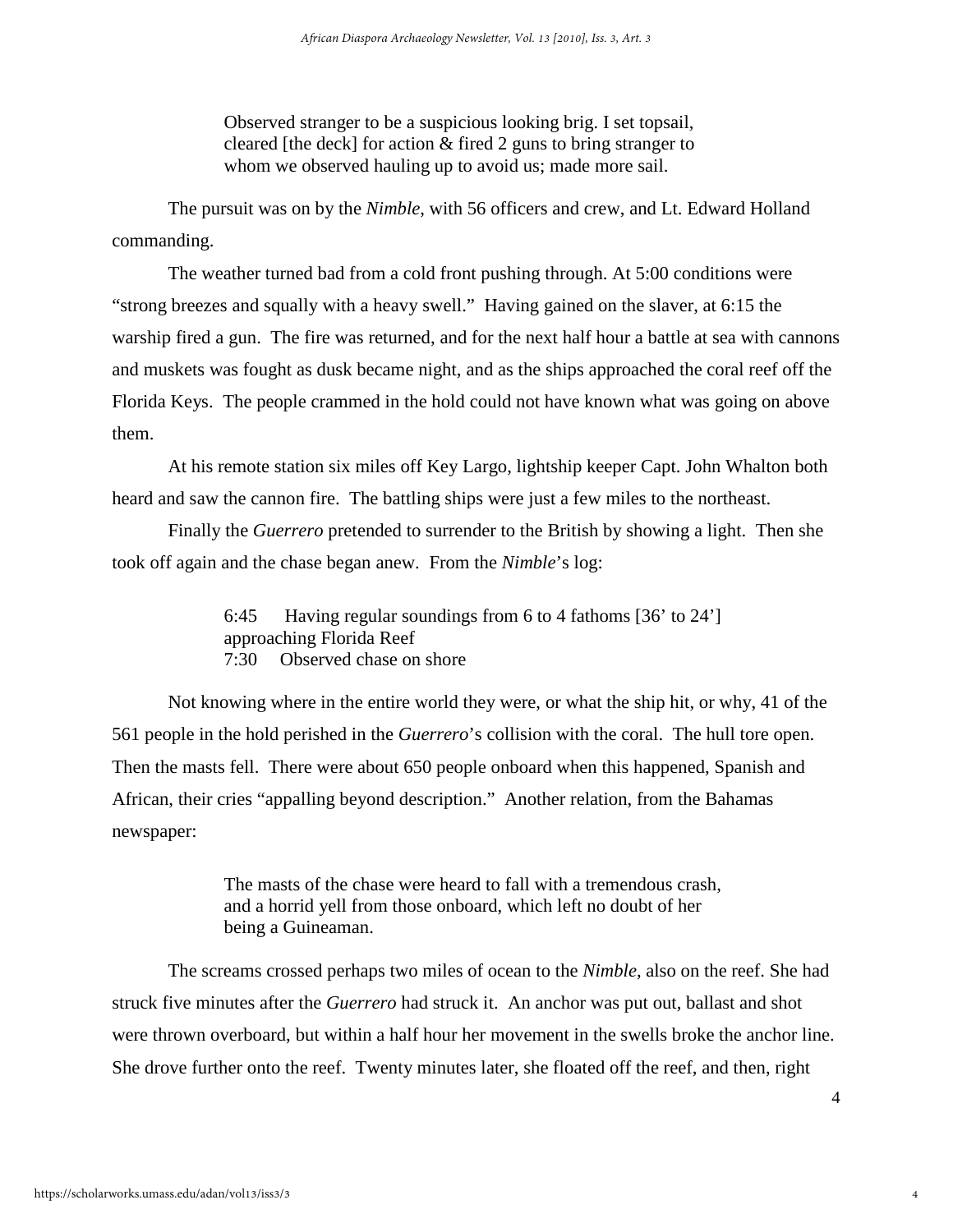back onto it. The tide receded. The *Nimble* moved no more. It was then about 9:00 at night, and still squally.

 On the wreck of the *Guerrero* some 90 ruthless men in the slave trade and hundreds of surviving Africans were on a ship off an uninhabited coast some six miles from land, in bad weather, at night, sinking. By morning the ship had turned over onto her side, and was full of water.

 Anchored then at Caesar's Creek (now within the boundaries of Biscayne National Park) were the wreckers *Thorn*, commanded by Capt. Charles Grover, and the aptly-named *Surprize*, led by Capt. Samuel Sanderson. Their crews saw the ships at dawn and sailed to the scene immediately. Then Capt. Austin Packer and his crew arrived in their fishing sloop, the *Florida*. Capt. Grover arrived first and instructed his mate to take possession of the slaver while he attended to the grounded warship.

*Guerrero*'s Capt. Jose Gomez saw before him that morning a stuck warship, \$156,000 worth of human cargo (520 Africans that could be sold for \$300 each in Havana), and three small vessels commanded by inexperienced Americans. These were fishermen, and wreckers; the latter were men who anchored for weeks and months at uninhabited, rocky and swampy islets, swatting mosquitoes, waiting for someone to have an accident. In contrast, Gomez commanded a slaver, was a pirate who had taken his human "cargo" from other slave ships, a bluffer, and then, he became a hijacker.

 Returning from the warship, Capt. Grover organized the following: one wrecker was to lighten the grounded *Nimble* and pull her off, while the other two vessels would save the people on the slaver. Boarded onto Packer's 39' vessel were 142 Africans and about 20 Spaniards. Packer immediately set sail for Key West, about 100 miles to the southwest, but arrived instead at Santa Cruz, Cuba, near Havana and some 90 miles south of Key West, the first vessel to be hijacked.

 Capt. Grover boarded on his vessel 246 Africans and 54 Spaniards. At 11:00 that morning *Nimble*'s captain Lt. Edward Holland came on board. His warship had been freed from the coral but could not sail for the rudder had broken off. The British discharged all the loaded arms onboard the *Thorn* that had been saved from the slaver and disabled them with water. Lt. Holland was anticipating Gomez' plan, not even yet knowing the fate of Capt. Packer. At 12:00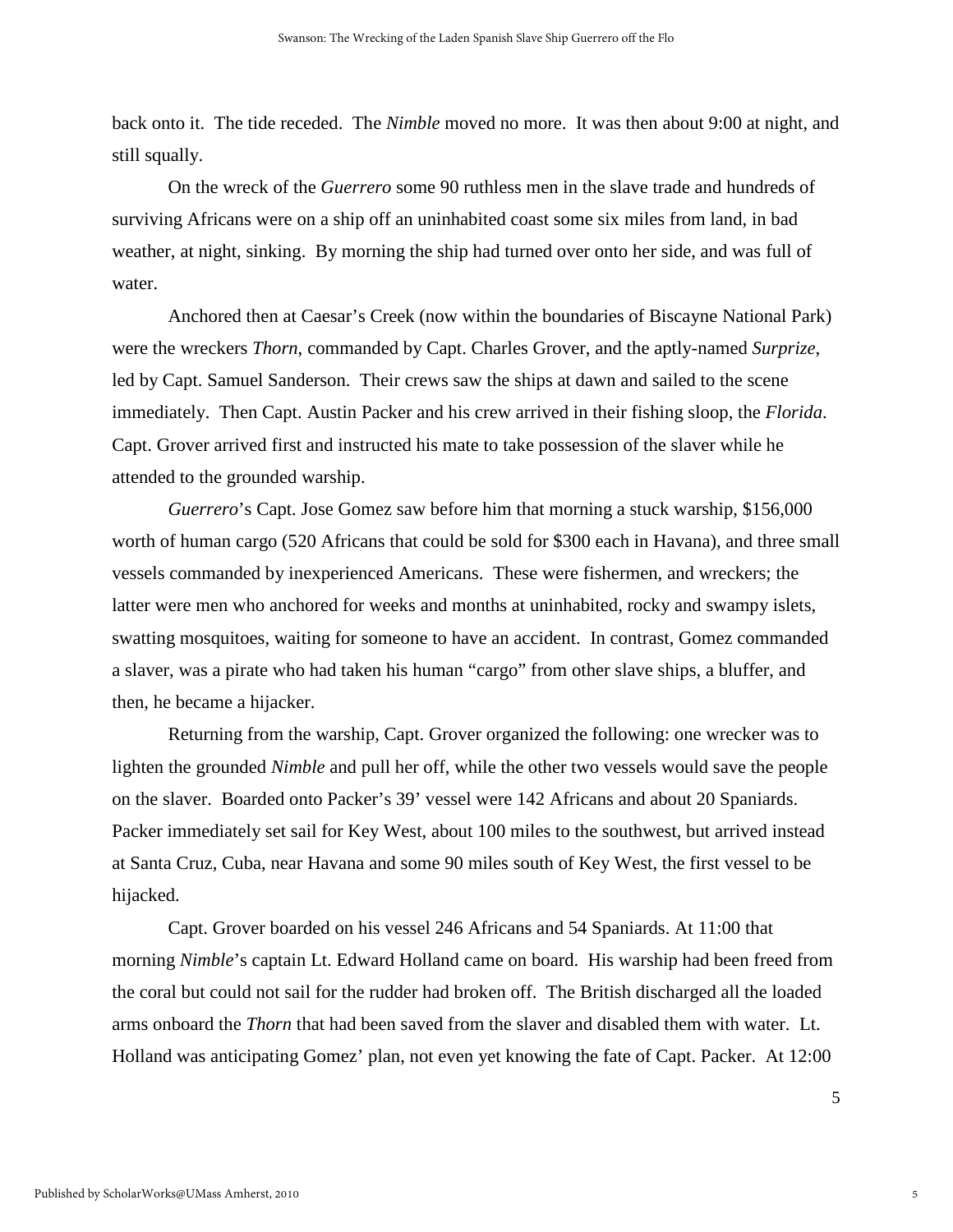that afternoon the third vessel, the *Surprize*, boarded the remaining Africans, 122, and Spaniards, 12.

 The tension was high. It became clear to all what the disposition of the slave traders was. They could overpower the Americans. The *Thorn* anchored next to the British warship for the protection of her guns that evening. At a wind change the crew moved her slightly away to avoid fouling her cable with that of the *Nimble*, and then the captain and crew went into the cabin for supper. It was all the Spaniards needed.

When the men heard their boat thumping against the hull they knew they were no longer anchored. The mate rushed out, with another crewman, dropped another anchor over then turned around to see armed Spaniards rushing on them. They jumped overboard.

 Capt. Grover tried to go on deck. He was met by Gomez, who had a dagger in his hand, and three other men who had cutlasses and pistols. They told him if he went on deck they would kill him.

 The Spaniards raised the sails, the British shot at them, but the *Thorn* sailed away. She too arrived at Santa Cruz. From Packer's and Grover's vessels a total of 398 African people were marched into the Cuban countryside to join the other 286,000 enslaved there.

 Another wrecker, the *General Geddes* arrived at the location on Carysfort Reef and her men were positioned with arms all night to protect the remaining vessel and the Africans onboard. The next morning the captain of the *Surprize* put most of his Spaniards onboard the warship and sailed for Key West, with some British officers Lt. Holland had placed on board for security.

 At Cuba, Gomez allowed the *Florida* and *Thorn* to leave Santa Cruz. He had a conversation onshore with Capt. Grover, and Grover said in a legal protest he made in Key West on December 26th that Gomez "ordered him not to make sail until the following day." Were the *Thorn* and *Florida* being detained for perhaps another forced voyage, back to the Keys to get the other Africans? For the third vessel, the *Surprize*, had not appeared at Santa Cruz as expected.

Grover's crew became especially terrified at what happened next -- the threat of being killed. *Thorn*'s crewmember William Wright, a British subject living in America, later related that:

6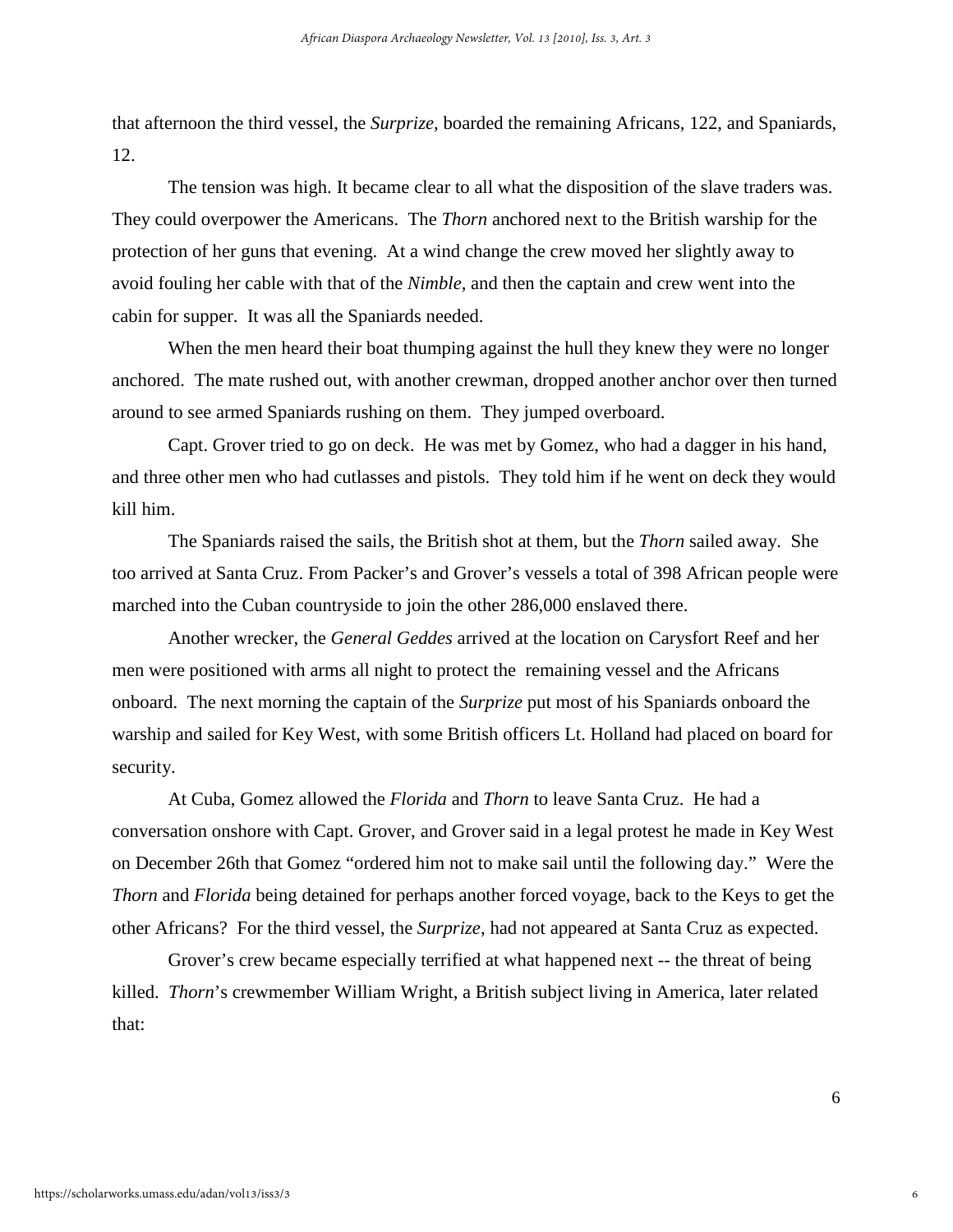The master of his schooner went ashore with the Spaniards, and that during his absence reports reached the vessel that it was the intention of the said Spaniards to murder the crew during the night, being alarmed at which this deponent, with three American sailors named Thomas Smith, Acey Kingsbury, and John Gorman abandoned the schooner, and in the open boat sailed for this Port of Havana.

 Once in Havana they told the story of the hijackings to the captain of the port, and afterwards to other officials, Wright believing one of them to be the governor of the island, Captain-General Francisco Dionisio Vives. The men were ordered back into their little boat and told to go out to sea but remain within gunshot of the port. They did so, but then they defied the order, for the sea was rough. They came ashore in a small cove to the westward of Havana where they left the boat and came back into the city. Wright reported his experiences with the Spanish to two British commissioners in Havana resident there as members of the Anglo-Spanish Mixed Commission Court set up to decide the cases of illegal slave importation by citizens of both England and Spain.

Back at Santa Cruz, with the assistance of Capt. Packer and his four-man crew, including 11-year-old Samuel B. Ashbey, Grover and his remaining crew got the *Thorn* underway in company with the *Florida*. They arrived at Key West on Christmas Day. The *Nimble*, fitted with the rudder from the *Guerrero* by the Americans, and the *General Geddes* arrived Christmas Eve. The *Surprize* had arrived on December 23rd.

There was notorious collusion between the many wreckers at tiny Key West, who would hold their own "court" to determine salvage fees, usually 50 to 90 percent of the value of wrecked and grounded ships and their cargoes. Lt. Holland was based in the Bahamas, knew the reputation of the Key Westers, and would not submit to their court. He no doubt feared losing a British warship over a salvage award. With 24 hours notice Holland sailed the *Nimble* from Key West on December 27th, without paying the wreckers a dime for their valuable help. The paperwork between the Americans and the British began to fly.

 The 121 Africans (1 died enroute) who arrived on the *Surprise* lived in Key West for 75 days and then were removed to St. Augustine, northeast Florida, for their safety by the US Marshal of the Territory of Florida, Waters Smith. Most worked as enslaved laborers on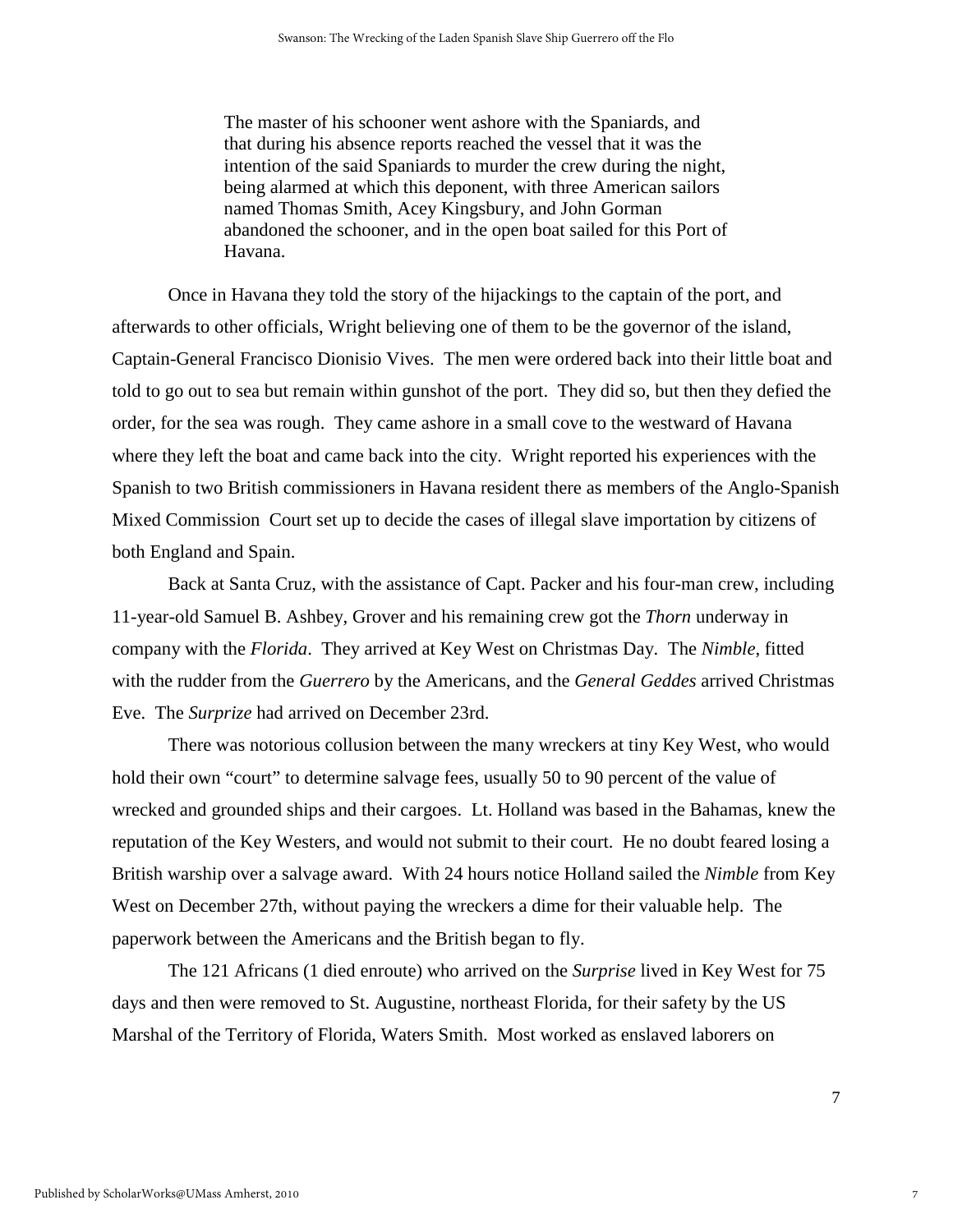northeast Florida plantations, including one owned by Zephaniah Kingsley, to provide for their maintenance, as later ordered by Washington officials.

Due to the perseverance of Marshal Smith, Secretary of the Navy Samuel L. Southard, his successor John Branch, and President John Quincy Adams became involved in the case of the Africans. The 92 survivors of the original group of 121 who were at Key West were finally sent to Liberia at the expense of the U.S. government in 1829 and 1831. One man, an African interpreter, was released from custody in a court decision in St. Augustine. Another, a boy, was taken aboard a U.S. revenue cutter at Key West. Three Africans had run away from the Joseph M. Hernandez plantation, and had been living in the wilderness, or were with or captive of Native Americans in the area. Smith paid the Native Americans \$30 for bringing them to him. The Africans, having spent 23 months in Florida, with an American doctor and the appointed superintendent of the Africans, A. Hamilton Mechlin, left Amelia Island, northeast Florida, on September 30, 1829, in the chartered *Washington's Barge.*

After 88 days at sea the *Washington's Barge* came into Carlisle Bay, Barbados in distress. Governor James Lyon made arrangements for the continuance of the voyage on a Barbadian vessel, the *Heroine*. On March 4, 1830, the 91 that had survived the voyage (nine did not) arrived at Liberia. There their American-given names were recorded and they were settled in New Georgia, with recaptives that had been rescued by a U.S. revenue cutter off Florida from the slaver *Antelope*. One boy, held back from the voyage because he had the contagious disease yaws, was sent the next year after his recovery.

 The others brought to Key West who never saw Africa again died at Key West, on the plantations, in the care of Justice of the Peace Francis James Ross at Jacksonville (who took in the very ill and blind), at St. Augustine, or on the voyage to Liberia.

 The remains of their floating prison, the *Guerrero*, still lay undiscovered by divers in the shallow tropical waters of the upper Florida Keys.

\_\_\_\_\_\_\_\_\_\_

What remains of the *Guerrero*? During three days the crews of the *General Geddes*, the *Capital*, another wrecker that had arrived on the scene, and HBM *Nimble* recovered much from the wreck. The *Guerrero* had not only pirated her cargo but also attacked merchant ships, and at the time of her loss had much valuable merchandise on board. In early January of 1828 the